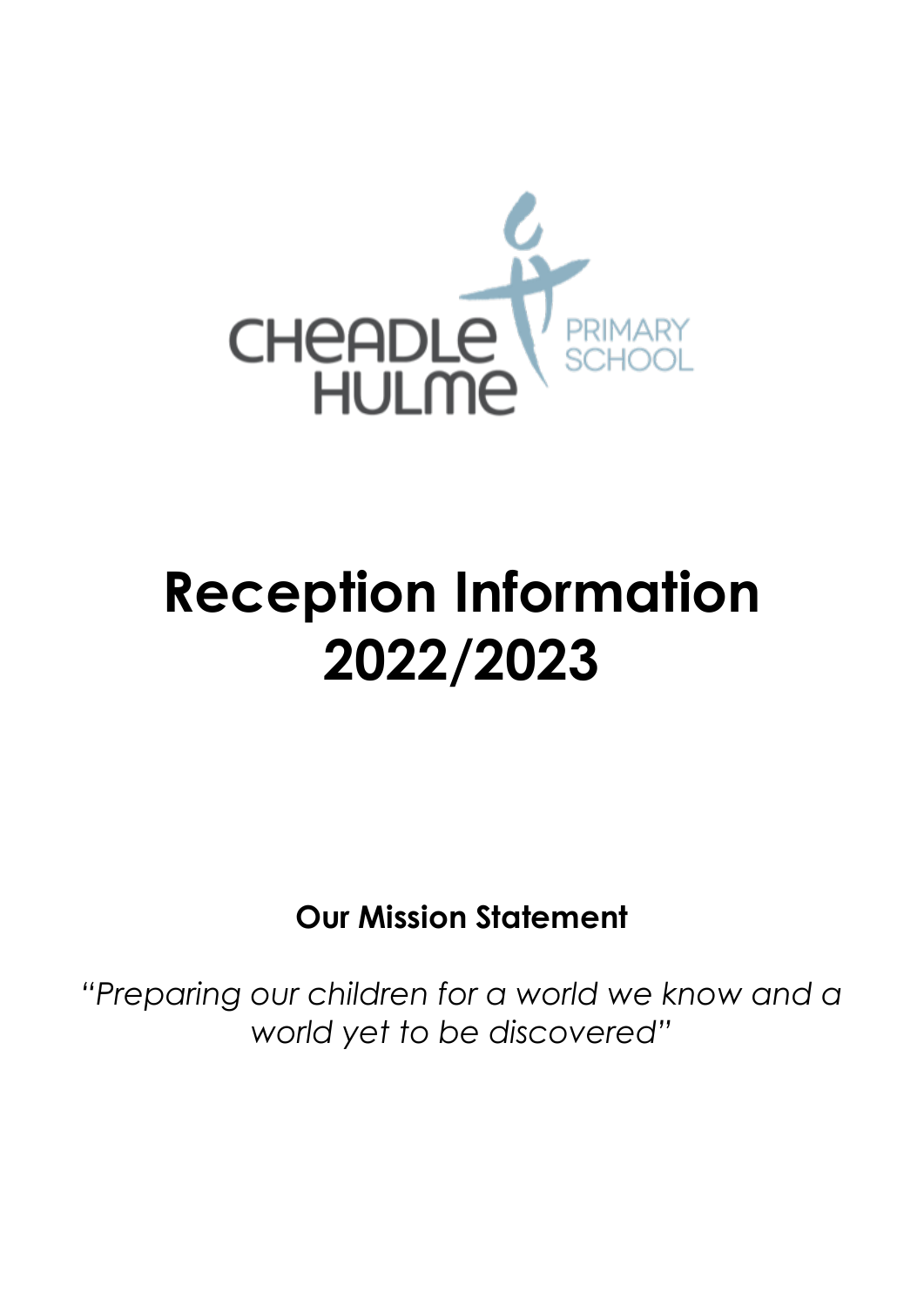# **Starting School**

As your child starts school we hope the following information is useful and should be read in conjunction with the Starting School information available on our school website.

If you have any other questions, please contact [admin@cheadlehulmeprimary.org.uk](admin@cheadlehulmeprimary.org.uk%20) and we will do our best to help you.

## **Has your child got…**

- Names on all their belongings?
- A grey draw string PE bag with full PE kit: a white polo shirt with the school logo, navy shorts, navy tracksuit bottoms, plain navy sweatshirt jumper, white socks and trainers (not pumps). In addition; a change of underwear in case of needing to change during the school day?
- A navy coat or school coat and black school shoes they can fasten on their own?
- A Cheadle Hulme Primary School book bag?
- A Cheadle Hulme Primary School water bottle with in the correct house colour lid?

# **Book Bags**

Your child will be provided with a Reading Record, which will be sent home each day and should be brought back into school each morning. Book Bags are available from our school uniform providers Monkhouse [www.monkhouse.com](http://www.monkhouse.com/) and Express Uniform www.expressuniform.co.uk.

## **Water Bottles**

Each child will be given their own school water bottle in their house colour at their transition session on Friday 8th July. You will see that this has been charged to your ParentPay account in September at a cost of £2.50 per bottle. Children may only have water in their water bottles (no juice or cordial).

## **School Lunches**

All Reception, Year 1 and 2 pupils are entitled to a free school lunch. You may choose to opt out of this government funded scheme by sending your child into school with a packed lunch. Please note that we are an **allergy aware** school and do not allow any items with nuts into school under any circumstances. We have children and adults in school who could have a fatal reaction to any contact with nuts, however small.

## **Pupil Premium Funding**

Please complete the '[Free Early Education Entitlement](https://www.stockport.gov.uk/start/free-school-meals-application-form)' form online to ensure your child receives any additional funding they may be entitled to in addition to a free school lunch.

You can claim for Pupil Premium Funding if you receive:

- Income Support
- Universal Credit (provided your household income is less than £7,400 a year after tax and not including any benefits you get)
- income related Employment and Support Allowance
- income based Job Seekers Allowance
- support under Part VI of the Immigration and Asylum Act 1999
- Child Tax Credit only with an income of less than £16,190
- the guaranteed element of Pension Credit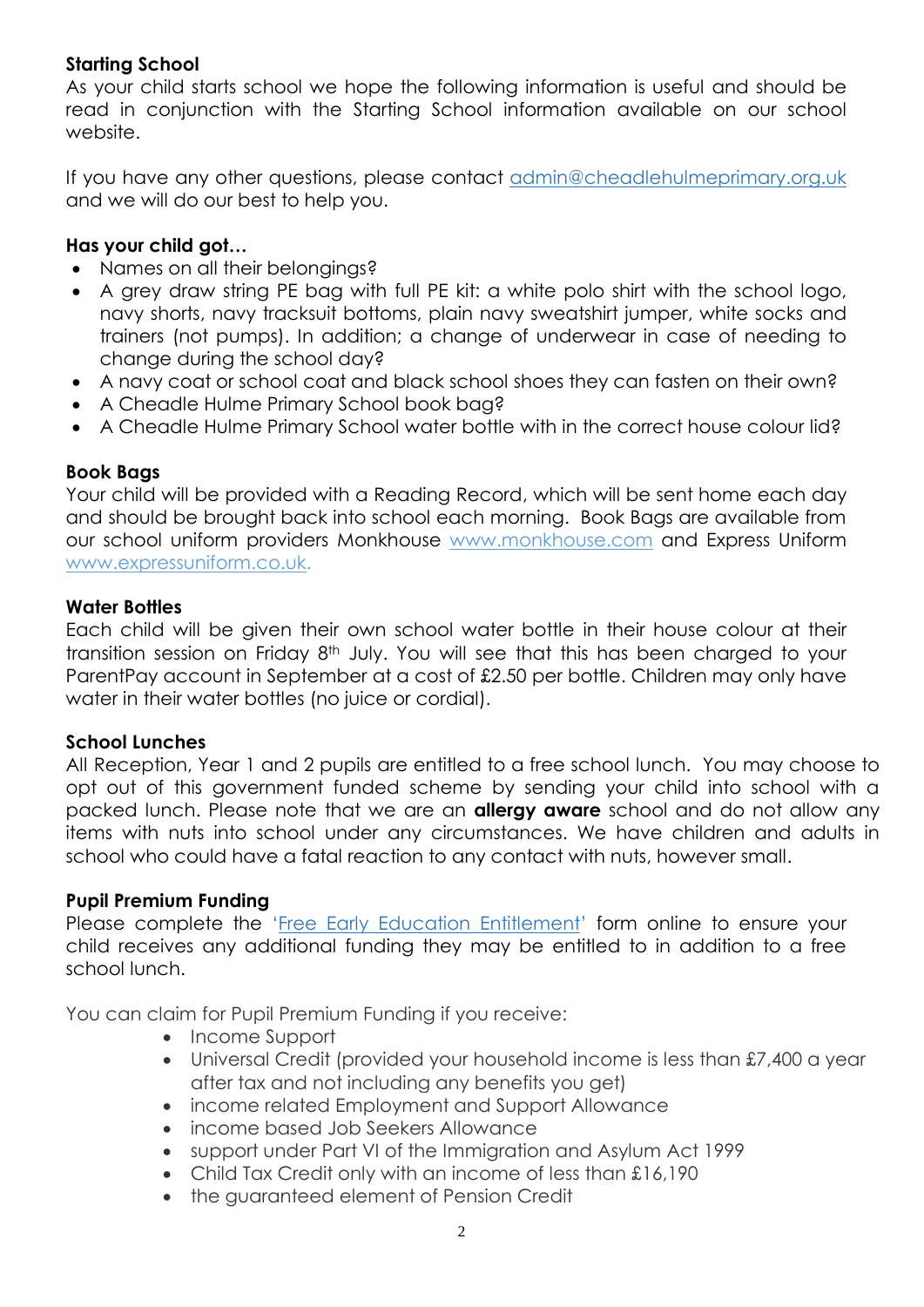## **Snacks**

We take part in the School Fruit Scheme and Milk Scheme whereby each child in Reception receives a free piece of fruit or veg and a carton of milk each day until they are 5 years old. We encourage children to try the different types of fruit and vegetables supplied as we promote healthy eating. Unhealthy snacks (sweets, crisps and similar) are not permitted in school. To address any dietary requirements a non dairy alternative can be brought into school for staff to give to your child.

# **Behaviour**

Our three school rules are:

# **We are respectful, We do our best, We make good choices**

All children are expected to behave in a sociable and responsible manner. On the few occasions when a problem does occur, a quiet word, the withdrawal of a privilege or in more serious cases, a message home, is usually enough to resolve the issue. We also reserve the right to ask parents to visit school to discuss behaviour issues if their child is affecting the happiness or safety of other children. Our Behaviour Policy can be found on<www.cheadlehulmeprimary.org.uk>

## **The House System**

We operate a House System throughout the school and in September your child will be assigned to a house, which they will remain in throughout their time at Cheadle Hulme Primary School. House points are awarded for achievements in accordance with our 3 School Rules (see above) both in relation to pupils' work and how they show respect towards others.

| <b>Altius</b> | Altius is Latin for the Olympic quality<br>'higher'                     |
|---------------|-------------------------------------------------------------------------|
| Citius        | Citius is Latin for the Olympic quality<br>"faster" or "swifter"        |
| Fortius       | Fortius is Latin for the Olympic quality<br>'stronger'                  |
| Magnus        | Magnus is Latin for the qualities of<br>'great', 'mighty' or 'powerful' |

## **Safety Before and After school**

For obvious safety reasons we do not allow the riding of bicycles and scooters in the playground. This must apply to adults, pre-school and school children. The use of balls before and after school is also not permitted. Parents who allow their children to play on the Trim trail do so at their own risk and accept full responsibility if their child is involved in an accident. To secure the site the gates are locked after drop off and we appreciate your cooperation in leaving the school grounds promptly to facilitate this.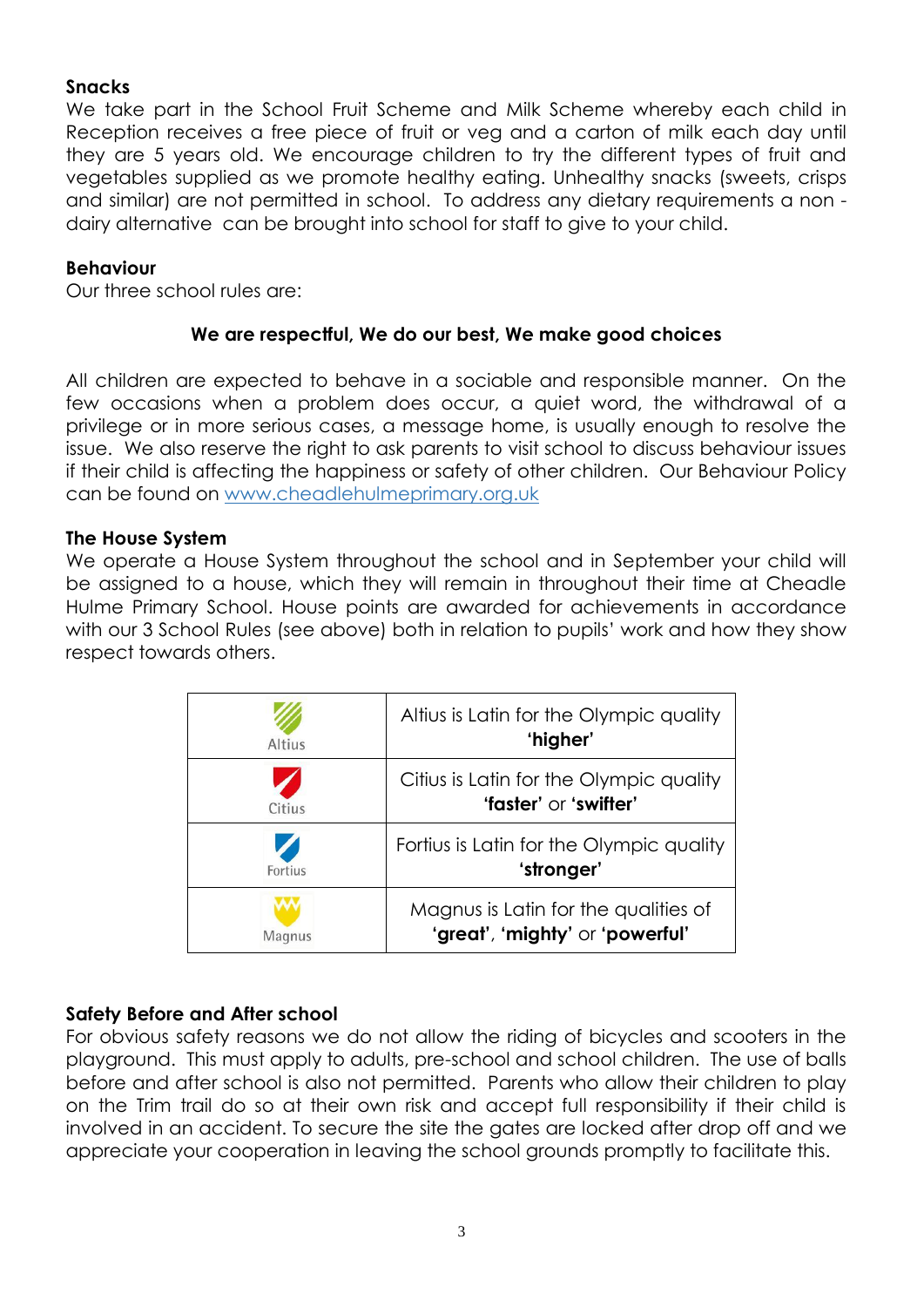## **Safeguarding**

We are committed to the Safeguarding of our pupils. If you have any concerns, please contact the Head of School or Assistant Head of School, who are the Designated Safeguarding Leads (DSL).

#### **School Times**

The school doors open at 8.45 am for a prompt 9.00 am start. All children will come into their classrooms on their own as this provides a more settled start to the day. School finishes at 3.15 pm.

#### **Absence due to appointments**

Ideally all routine medical/dental appointments should be made outside of school hours to reduce disruption to your child's learning. At the very least, appointments should be made for the start or end of the school day so that disruption to learning is kept to an absolute minimum. We would not expect a child to miss an entire day of school in order to attend a routine appointment.

If it is necessary to take your child for an appointment during school time, please write to/email the School Office in advance (ideally at least 48 hours) and provide sight of the appointment letter/message so that the absence can be considered for authorisation by the Head of School.

#### **Absence due to illness**

Absence from school should be avoided whenever possible. If your child is too ill to come to school, then please inform the School Office via telephone by 9.00 am on the first day of absence and every day thereafter unless otherwise agreed by the school. In the interests of safeguarding, if the school has not received notification of a child's reason for absence, then every effort will be made to contact the family. Please ensure that your child returns to school as soon as he/she is fit enough to do so.

If your child has had a contagious illness e.g. a diarrhoea and/or vomiting bug, then the 48-hour rule must be followed. This rule requires the child to remain absent from school for 48 hours after the last episode of diarrhoea and/or vomiting. Please show consideration for the health of others and adhere to this rule in order to reduce the spread of germs and infection.

#### **Absence due to holidays**

The Department for Education (DfE) issued legislation from September 2013 which prevents Head Teachers giving authorised absence for holidays during term unless there are 'exceptional circumstances'. Stockport Local Authority monitor attendance/absence figures and challenge any decisions regarding authorised/unauthorised absence that are regarded as not complying with legislation and may, ultimately, fine parents for unauthorised absence.

If you decide to take your child out of school in order to go on holiday, you must put your absence request in writing via email for the attention of the Head of School explaining your reason for doing so. Please remember that we want the best for all pupils and absence during term time can have a negative social impact and can seriously disrupt a child's progress. Attendance and punctuality is monitored daily and the school may contact you if there are any concerns to discuss further.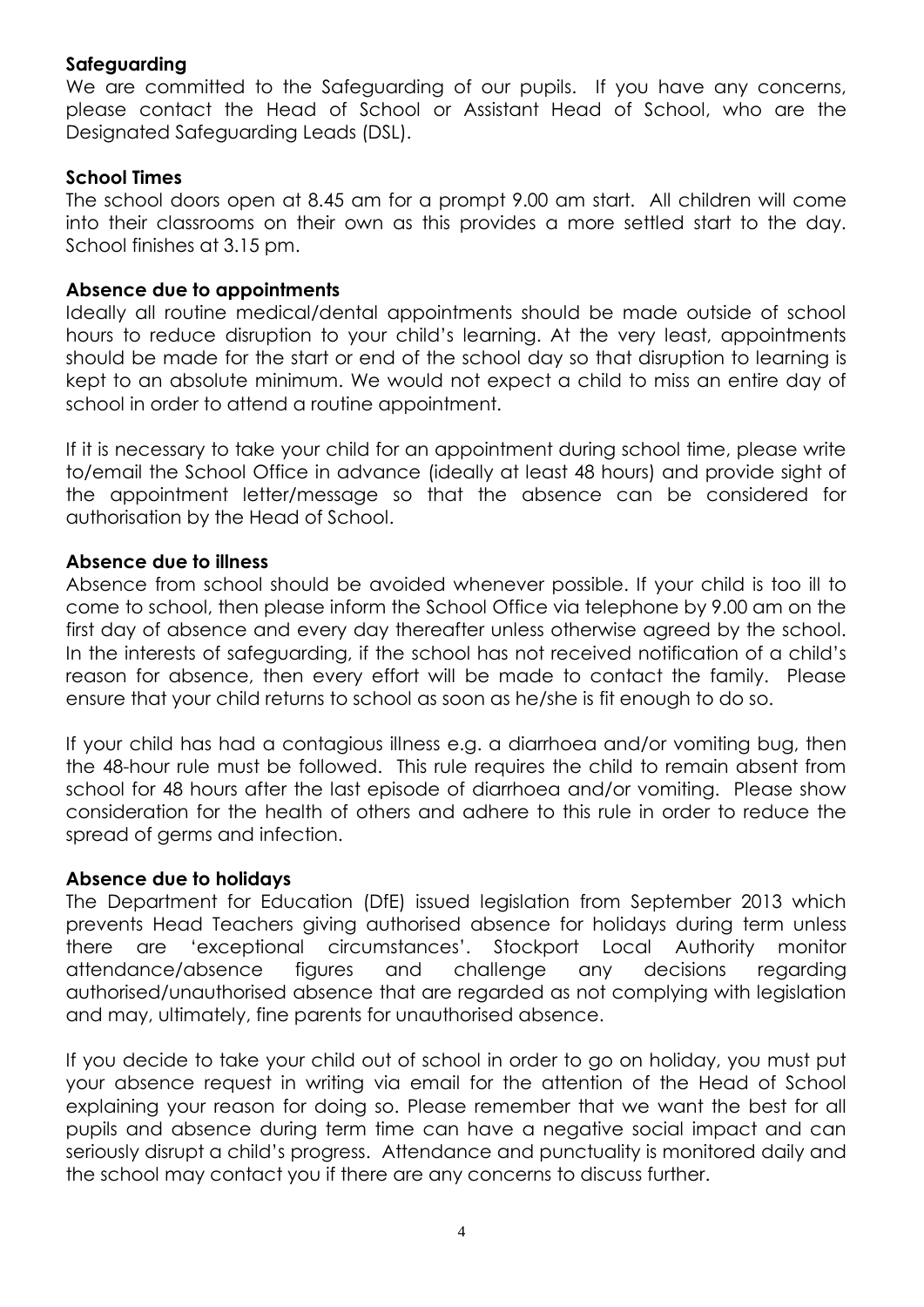# **Medical Matters**

It is essential that the school is made aware of any medical issues whether they are minor or life threatening so a care plan may be completed if required. It is important to share your child's medical history with us, if it is likely to affect their time in school.

The School Nurse (Stockport) makes regular routine visits. Sight/hearing and height/weight are routinely checked by the School Nurse team and you will be informed in advance of their visits.

# **Medication in school**

If your child requires medication to be kept at school for a long term health condition e.g. asthma medication or requires a short course of medication such as antibiotics, the relevant form can be obtained from the School Office. All medication must be named; given to and collected from the School Office by an adult. Long term medication must be collected at the end of the school year and cannot be kept in school over the summer holidays. Any medication left will be disposed of. Only prescribed medication can be administered in school.

If your child becomes unwell during the school day we will contact you immediately if we feel they are not well enough to remain in school. **Please therefore make sure that we have up-to date contact numbers for you at all times.**

## **Pastoral Care**

From time-to-time we are made aware that a child is unhappy about something that is happening at home. Whilst not seeking to interfere in any way, we are pleased when parents and carers share their difficulties with the Head of School or Class Teacher. If the problem persists we can refer them to outside agencies who may be able to help.

## **First Aid**

Minor grazes, bumps and bruises are dealt with by a qualified first aider. In the very rare case of a more serious accident, children will be sent to hospital and parents contacted to accompany them. An accident log is kept where any injuries are recorded. If your child receives first aid for a bump on the head, the children will receive a bump band on their wrist and a slip will be sent home with your child at the end of the day informing you of the incident. In more serious cases, you will be contacted by telephone so it is essential that the School Office always has your most up to date contact details.

In adverse weather children may be kept inside to play with a range of activities under supervision. At lunch time children are supervised by Midday Assistants.

## **Items that should stay at home**

Anything dangerous or valuable should not be brought into school. We discourage children from bringing toys to school. Naturally, other children like to play with them and this can be stressful to the owner of the toy, especially if it is accidentally lost or broken. We do not allow the wearing of jewellery, earrings, necklaces, bracelets and rings, as they are dangerous when the children are playing or involved in PE, and they can be a temptation to other children if left around. We do not accept responsibility for accidents or losses, which may arise if parents ignore this request.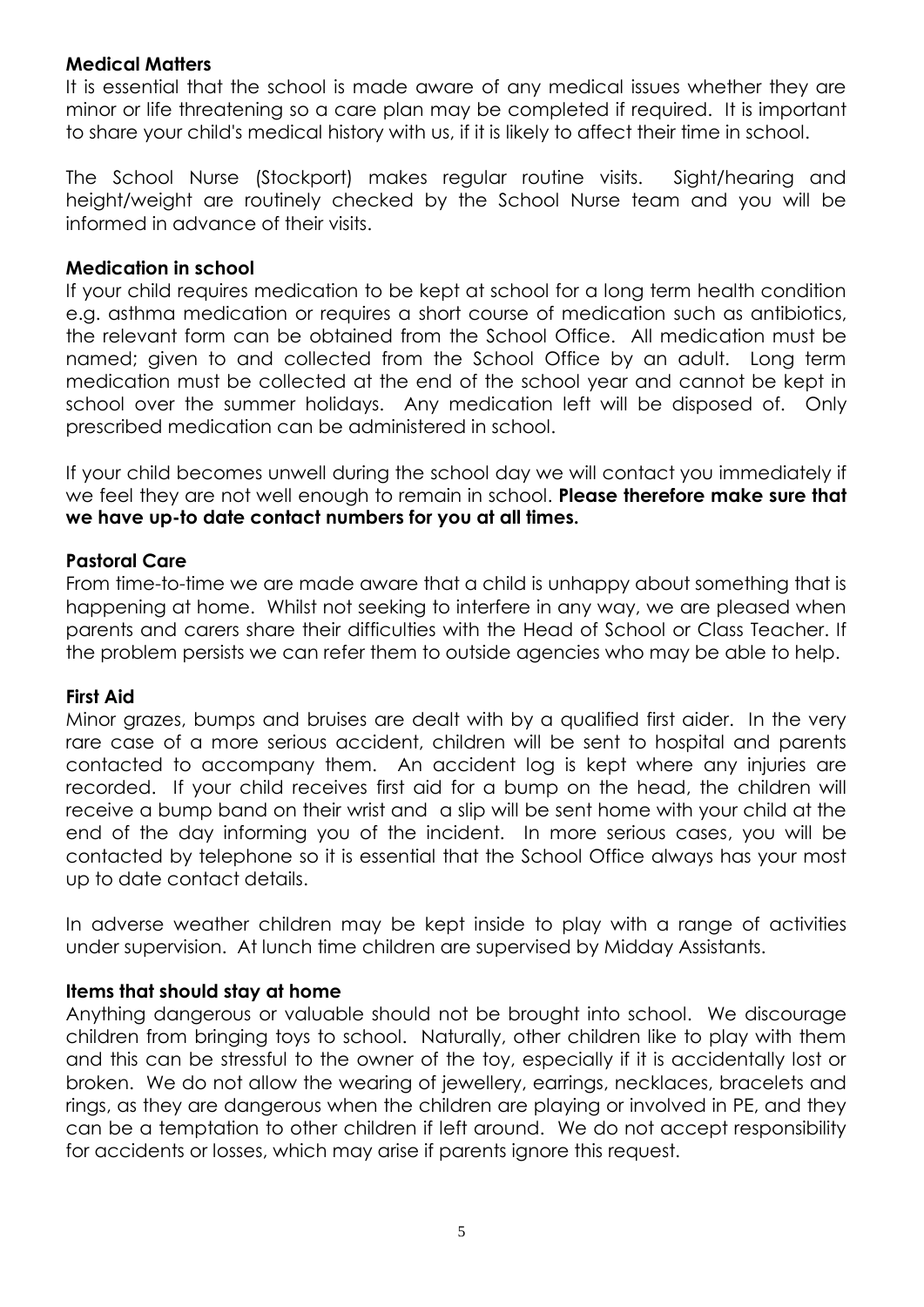#### **Lost Property**

A basket for lost property is situated in the Reception classroom. It really helps if all belongings are labelled (including socks!). Please use sewn in labels or indelible pen to mark clothes.

#### **Home/School Communication**

A weekly newsletter is issued each week with lots of essential information. Please make sure you read this to stay informed about what is happening in school.

Additional information will be communicated via email, unless a reply slip is required in which case a paper copy will also be sent home. Please check your child's bag each day in case there is an accident slip or a message in your child's Reading Record.

Our website [www.cheadlehulmeprimary.org.uk](http://www.cheadlehulmeprimary.org.uk/) is another vital source of information and each year has their own individual page for further information.

In addition, please follow us on Twitter to find out what the children have been learning about in school. Each year group also has their own Twitter account. Twitter will often have daily updates from across the school. If you do not have a Twitter account you may still see all the posts from your child's year groups and the school by visiting the relevant year group page on [www.cheadlehulmeprimary.org.uk](http://www.cheadlehulmeprimary.org.uk/)

Some parents set up groups on social media to communicate with each other. Please note that these are not administered by the school and should not be seen as a substitute for our official communications.

#### **Curriculum Workshops**

We hold a number of these over the year to which all parents/carers are invited so that you can support your child's learning. Look out for details.

#### **Curriculum Maps**

Curriculum Maps outlining the curriculum learning objectives and activities throughout the year are available on [www.cheadlehulmeprimary.org.uk](http://www.cheadlehulmeprimary.org.uk/) on each relevant year groups page.

#### **Educational Visits**

Your child may be taken on a number of Educational Visits during the year which link with their work in school. If you have any difficulty financially with the cost of these visits, please contact the Head of School or your child's Class Teacher.

#### **Kids Club - Before and After School Care**

Further information about our Kids Club can be found on the school website. A booking form for 2022/23 will be emailed out before the end of the school year.

#### **PTA Meetings (Parent Teacher's Association)**

New parents are automatically members of the PTA and will be welcome to opt to become committee members.

#### **Parent Council**

Parent Councillors represent the views and opinions of their class at meetings with the Head of School. More details will follow at a later date.